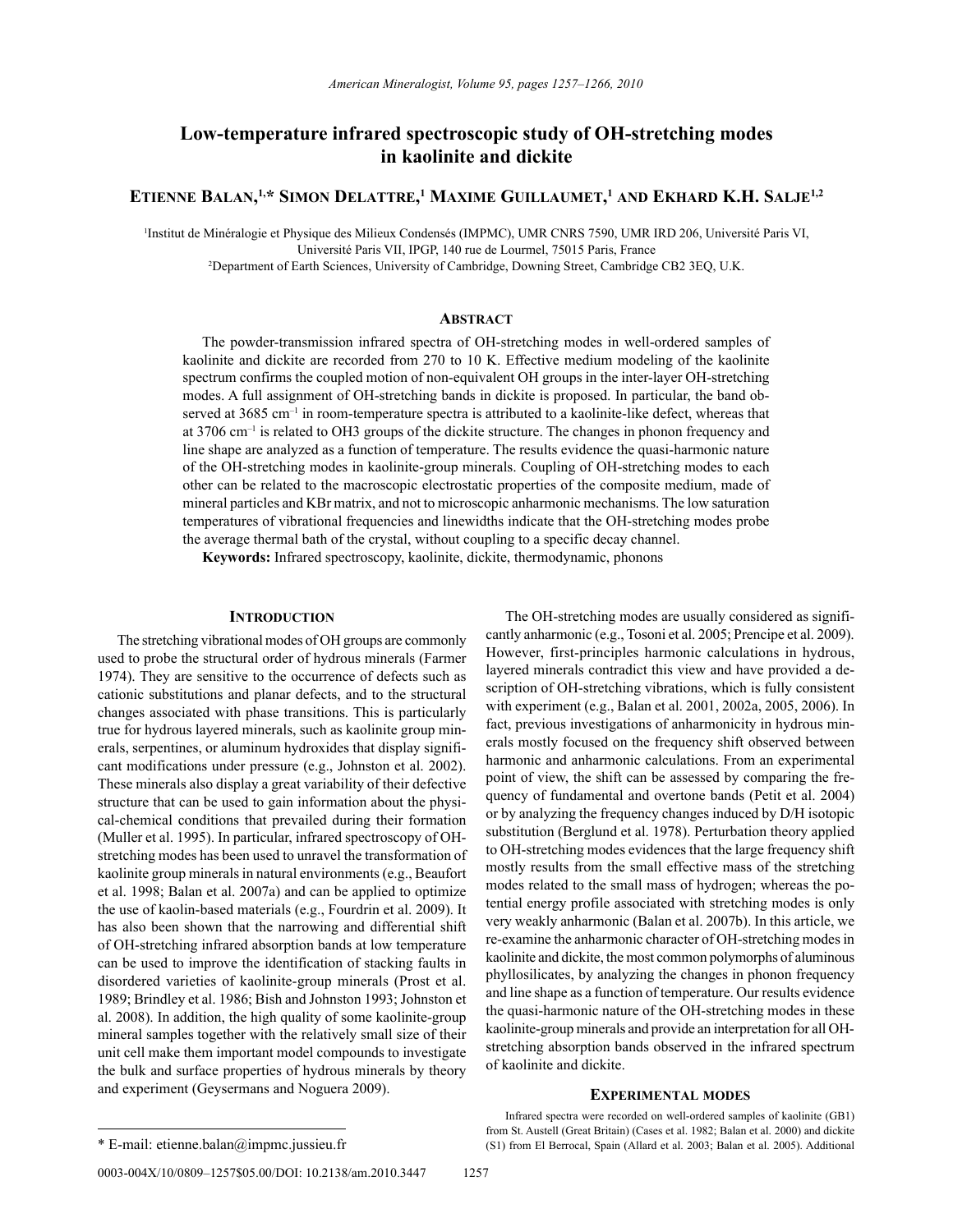spectra were recorded on two well-ordered dickite samples from St. Claire, Pennsylvannia (Ward's Natural Science Establishment Inc.; Bish and Johnston 1993; Johnston et al. 1998; Shoval et al. 2001), and Nowa Ruda, Poland (Balan et al. 2002b). Approximately 2 mg of dried sample were gently ground with 300 mg of dried KBr. The mixture was pressed at 10 ton/cm2 , oven-dried overnight to remove adsorbed water, and pressed again to produce a KBr pellet. The transmission IR spectrum of the pellet was recorded using a FTIR spectrometer Nicolet 6700 with a resolution of 1 cm–1. Low-temperature measurements were performed using an ARS CS-204 SI cryo-cooler fitted with KRS-5 windows.

### **RESULTS**

The structure of kaolinite and dickite is based on the regular stacking of dioctahedral layers related to each other by a simple translation in kaolinite or by a glide plane in dickite (Bish 1993; Bish and Johnston 1993; Neder et al. 1999). These hydrous minerals display two different types of OH groups. The intra-layer OH groups, also referred to as inner-OH groups (e.g., Giese and Datta 1973), are located within the layers and are weakly affected by changes in the stacking pattern. In contrast, the three nonequivalent inter-layer OH groups, also referred to as inner-surface OH groups, are located on top of the dioctahedral aluminous sheet. They share weak hydrogen bonds with the oxygen atoms of the basal plane of the next layer and react strongly to changes of the stacking sequence.

As commonly observed in kaolinite samples, the low-temperature infrared spectrum of the GB1 sample in the frequency range of OH-stretching modes display four intense band at 3616, 3660, 3678, and 3711 cm–1 (Fig. 1). The interpretation of these bands in terms of vibrational stretching modes can be found in Farmer (1974) and was recently confirmed by first-principles calculations (Balan et al. 2001). The 3616 cm–1 band corresponds to the stretching of the intra-layer OH group. The three other bands involve the coupled motion of the three inter-layer OH groups. The band at  $3711 \text{ cm}^{-1}$  corresponds to the in-phase motion of the three OH groups, whereas the two weaker bands correspond to out-of-phase motion. A very weak band is also observed at 3595 cm<sup>-1</sup>. It is ascribed to OH groups bonded to  $Al^{3+}$  and  $Fe^{3+}$ cations, indicating the occurrence of minor amounts of Fe for Al substitution in the investigated sample. A low amount of structural trivalent iron in this sample was previously observed using electron paramagnetic resonance (Balan et al. 2000).

The lowering of temperature from 270 to 10 K leads to significant changes in the frequency, width, and intensity of OHstretching bands (Figs. 2 and 3). The intra-layer OH-stretching band shifts toward lower frequencies, whereas the inter-layer OH bands are shifted to higher frequencies. The frequency of the four bands varies almost linearly with temperature at high temperature  $(>-100 \text{ K})$  but becomes temperature-independent at low temperature  $(<100 K)$ . This behavior is consistent with the observations of Johnston et al. (2008) on the Wilkinson County kaolinite. The low-temperature quantum saturation of mode frequency is a general phenomenon in crystals. It can be analyzed using a function of the form (Salje et al. 1991a):

$$
\omega(T) = A + B \coth(\Theta_s/T) \tag{1}
$$

where  $T$  is the temperature and A, B, and  $\Theta_s$  are fitted parameters. The "temperature-independent" domain extends from 0 to  $T<sub>S</sub>$ with  $T_s = \Theta_s/2$ . In kaolinite,  $\Theta_s$  ranges between 118 and 163 K



**FiGurE 1.** Powder transmission infrared spectra of kaolinite (GB1 sample) from 10 K (top) to 270 K (bottom) by steps of 20 K.

for the OH-stretching bands (Table 1).

An overall decrease in linewidth is observed as a function of temperature. The evolution of the linewidth with temperature can be efficiently analyzed using an autocorrelation approach initially developed to investigate phase transitions in minerals using hard mode spectroscopy (Salje et al. 2000). This method is particularly suited to investigate the transformations of lowsymmetry minerals such as kaolinite, whose spectrum displays several overlapping bands. Compared with a fitting procedure, it does not require any assumption on the number of components, a point that has been previously debated for the kaolinite spectrum (Farmer 1998, 2000). The self-convolution of the IR spectrum with an offset ω′ in the frequency leads to the autocorrelation function

$$
corr(\alpha,\omega') = \int_{-\infty}^{+\infty} \alpha(\omega + \omega')\alpha(\omega) d\omega \tag{2}
$$

where  $\alpha(\omega)$  is the spectrum after baseline subtraction in absorbance units. The main information on the linewidth of the IR spectrum (∆*corr*) is then obtained from the shape of the autocorrelation function in the limit  $\omega' \rightarrow 0$  (Salje et al. 2000). It relates to the average linewidth and mode splitting in the relevant spectral region and proves to be rather more robust with respect to changes of baselines and instrumental noise than the usual line fitting procedure. Practically, the method implies to choose some segments of the IR spectra and subtract a linear baseline in such a way that the intensity falls to zero on the limits of the segments, i.e.,  $\alpha(\omega) = 0$  beyond these limits. For kaolinite, two domains have been selected,  $3550-3640$  and  $3640-3750$  cm<sup>-1</sup>, corresponding to the intra-layer OH and inter-layer OH bands, respectively. At low temperature, the linewidth becomes also temperature independent and the fit using Equation 1 leads to  $\Theta$ <sub>S</sub> of 208 and 223 K for the intra-layer OH and inter-layer OH bands, respectively.

Finally, the total absorbance obtained after subtraction of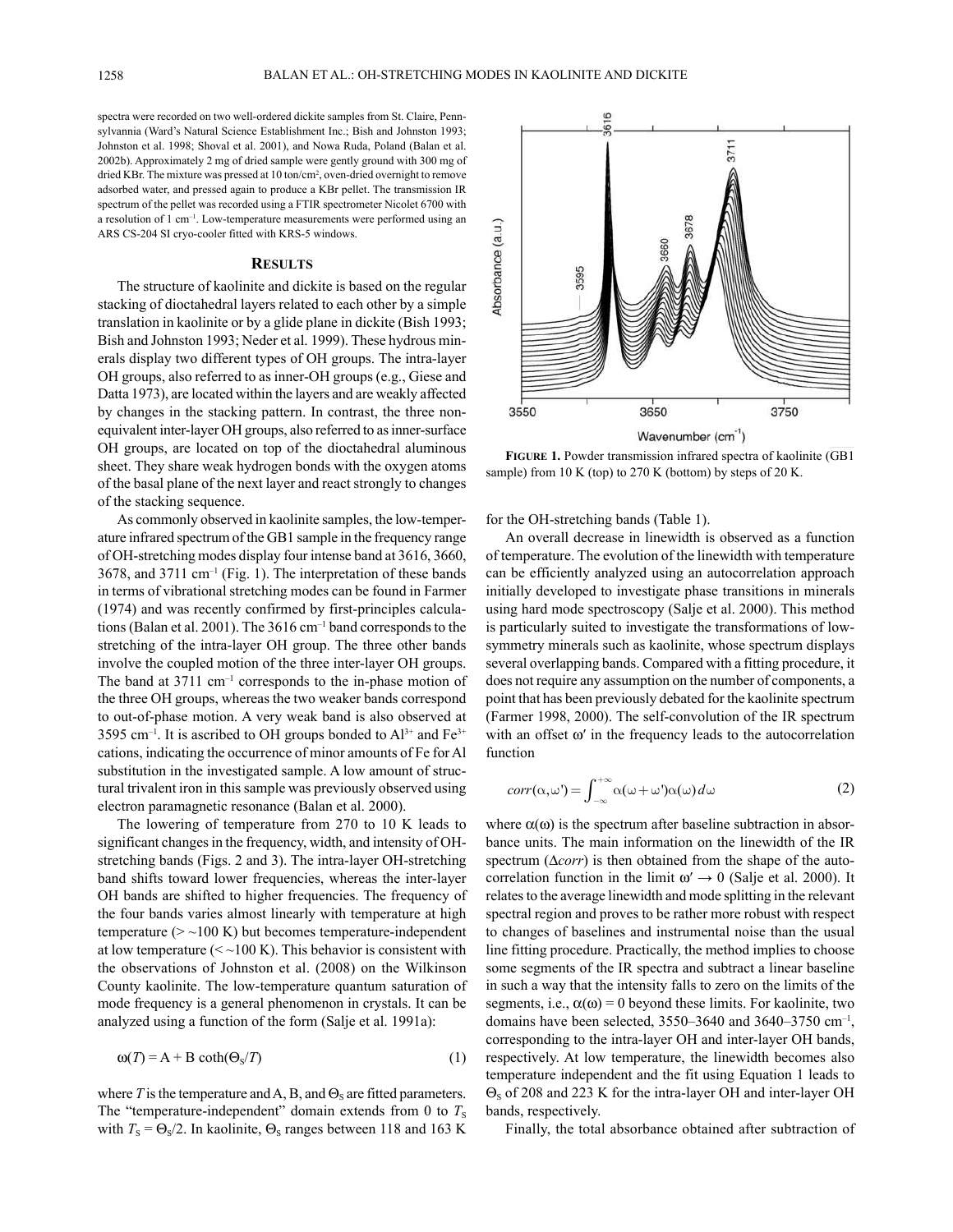

**FiGurE 2.** Temperature dependence of the frequency of the major OH-stretching bands of kaolinite.



**FiGurE 3.** Temperature dependence of the linewidth of OH-stretching bands in kaolinite obtained from autocorrelation: (**a**) inter-layer OH bands, (**b**) intra-layer OH band. (**c**) Relative variation of the integrated absorbance of OH-stretching bands with temperature.

a linear baseline and integration from 3550 to 3800 cm–1 decreases by about 10% between 10 and 270 K. Such a variation of the absorbance with temperature is consistent with previous observations on hydrous minerals, including phyllosilicates, by Zhang et al. (2007).

In dickite, the three non-equivalent inter-layer OH groups have a different orientation from that in kaolinite (Bish and Johnston 1993). Instead of being almost perpendicular to the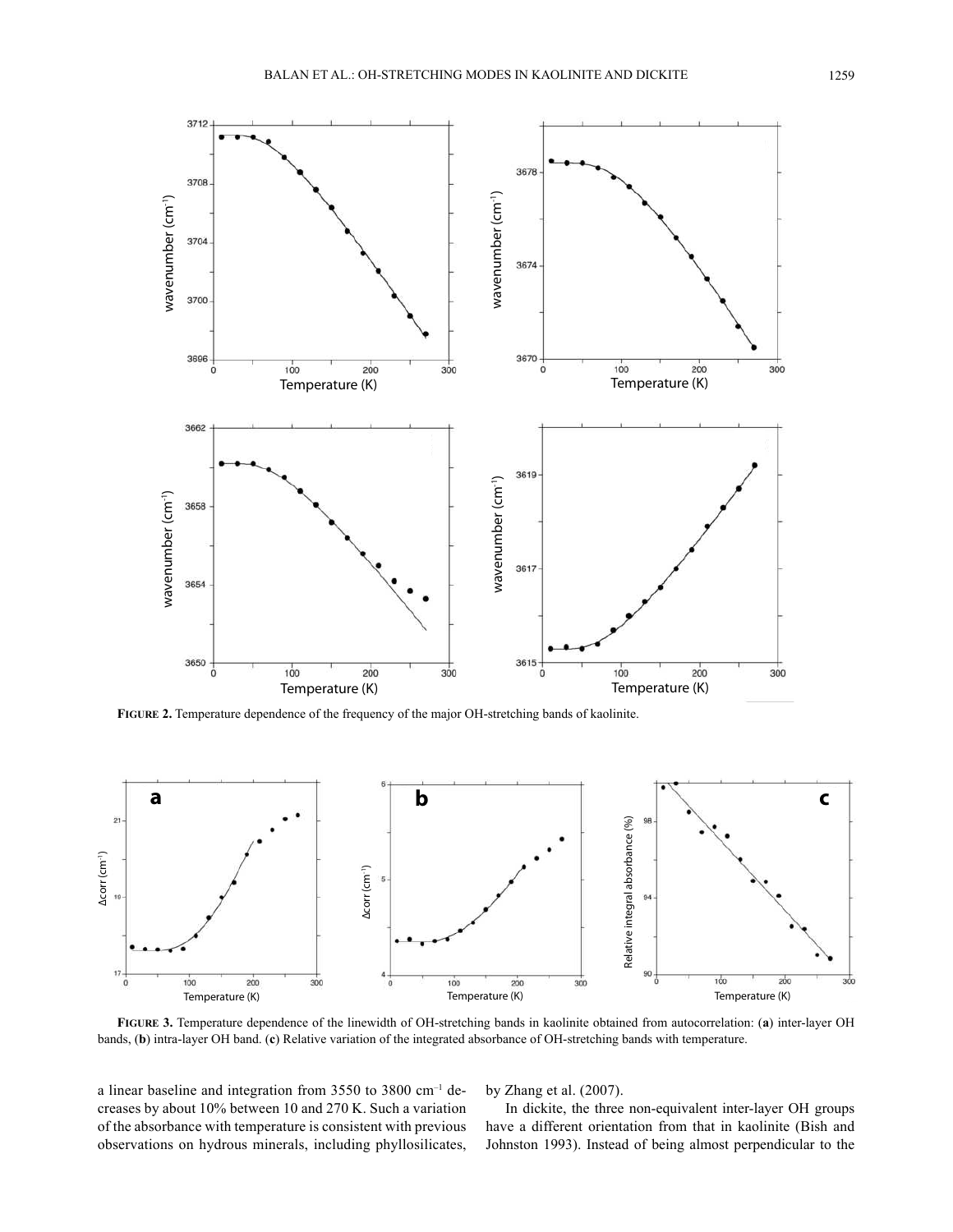|                        | Frequency (cm $^{-1}$ ) at 10 K | Nature of stretching mode                        | $\Theta_{\varsigma}$ (K) | $A (cm^{-1})$ | $B$ (cm <sup>-1</sup> ) |
|------------------------|---------------------------------|--------------------------------------------------|--------------------------|---------------|-------------------------|
| Kaolinite              | 3616                            | Intra-layer OH                                   | 131                      | 3612          | 3.2                     |
|                        | 3660                            | Out-of-phase stretching of inter-layer OH groups | 131                      | 3667          | $-7.0$                  |
|                        | 3678                            | Out-of-phase stretching of inter-layer OH groups | 163                      | 3688          | $-9.3$                  |
|                        | 3711                            | In-phase stretching of inter-layer OH groups     | 118                      | 3721          | -9.6                    |
| Width (intra-layer OH) |                                 |                                                  | 208                      | 1.8           | 2.5                     |
| Width (inter-layer OH) |                                 |                                                  | 223                      | 5.7           | 12                      |
| <b>Dickite</b>         | 3612                            | Out-of-phase stretching of OH2 and OH4           | n.d.                     | n.d.          | n.d.                    |
|                        | 3620                            | Intra-layer OH                                   | 55                       | 3620          | 0.23                    |
|                        | 3649                            | In-phase stretching of OH2 and OH4               | 56                       | 3647          | 2.2                     |
|                        | 3690                            | "kaolinite" defect                               | 325                      | 3721          | $-30$                   |
|                        | 3716                            | OH3 (out-of-plane)                               | 106                      | 3721          | $-5.4$                  |
|                        | 3730                            | OH3 (in-plane)                                   | 43                       | 3733          | $-3.2$                  |

**Table 1.** Saturation temperatures in kaolinite and dickite

*Note:* Parameters A and B refer to Equation 1 (see text).



**FiGurE 4.** Powder transmission infrared spectra of dickite (S1 sample) from 10 K (top) to 270 K (bottom) by steps of 20 K.



**FiGurE 5.** Low-temperature (10 K) powder transmission infrared spectrum of well-ordered dickite samples. Note the presence of the bands at 3690 and 3716 cm–1 in the three samples of different origin. Note the splitting of the bands at 3620 and 3649 cm<sup>-1</sup> in the St. Claire sample.

layers, one OH group (OH3) is inclined and shares a longer Hbond with the next layer. The two other inter-layer OH groups (OH2 and OH4) remain perpendicular.

The dickite spectrum at 270 K displays five absorption bands at 3621, 3656, 3685, 3706, and 3712 cm–1 (Fig. 4). These bands are classically observed in ordered dickite samples such as those from St. Claire, Pennsylvania (Beaufort et al. 1998; Shoval et al. 2001), Nowa Ruda, Poland (Balan et al. 2002b), Wisconsin (Prost et al. 1989), and Schuylkill, Pennsylvania (Brindley et al. 1986). They display significant shifts and narrowing with temperature and six bands can identified at low temperature at 3612, 3620, 3649, 3690, 3716, and 3730 cm–1 in well-ordered samples (Fig. 5). The band observed at  $3620 \text{ cm}^{-1}$  is unambiguously ascribed to intra-layer OH groups. It corresponds in fact to two almost degenerated vibrational bands, related to the doubling of unit-cell size in dickite compared with kaolinite. Following the interpretation proposed from first-principles calculations (Balan et al. 2005), the band at 3612 cm–1 corresponds to the two almost degenerated out-of-phase vibration of OH2 and OH4 groups. The band at 3649 cm–1 contains two components corresponding to the in-phase vibration of OH2 and OH4 groups, split by inter-layer coupling. Note that the two components are resolved in the low-temperature spectrum of the St. Claire dickite (Fig. 5). Finally the high-frequency band at  $3730 \text{ cm}^{-1}$ corresponds to the vibration of the inclined OH3 group. The origin of the bands observed at 3685 and 3706 cm–1 in the 270 K spectrum is more controversial. They are usually ascribed to defects in the dickite structure, although observed in the spectrum of well-ordered samples from different origin (Fig. 5). The band at 3706 cm–1 in St. Claire dickite has also been ascribed to the OH3 group, from Raman and photo-accoustic IR spectroscopy (Shoval et al. 2001).

The spectral changes as a function of temperature have been analyzed with the same approach as for kaolinite (Fig. 6). The frequency of absorption bands becomes also temperature independent at low temperature, but the values of  $\Theta_s$  are more scattered in dickite, ranging from 43 to 325 K (Table 1). The linewidth was analyzed by autocorrelation on four frequency domains: 3575–3635, 3635–3680, 3680–3701, and 3701–3765 cm–1. Except for the high-frequency domain that displays a significant decrease in linewidth at low temperature, other domains display smaller variations in linewidth with a more complex behavior (Fig. 7). The increase of the linewidth with decreasing temperature observed for the bands at 3620 and 3655  $cm<sup>-1</sup>$  is a clear indication of line splitting. In fact, the splitting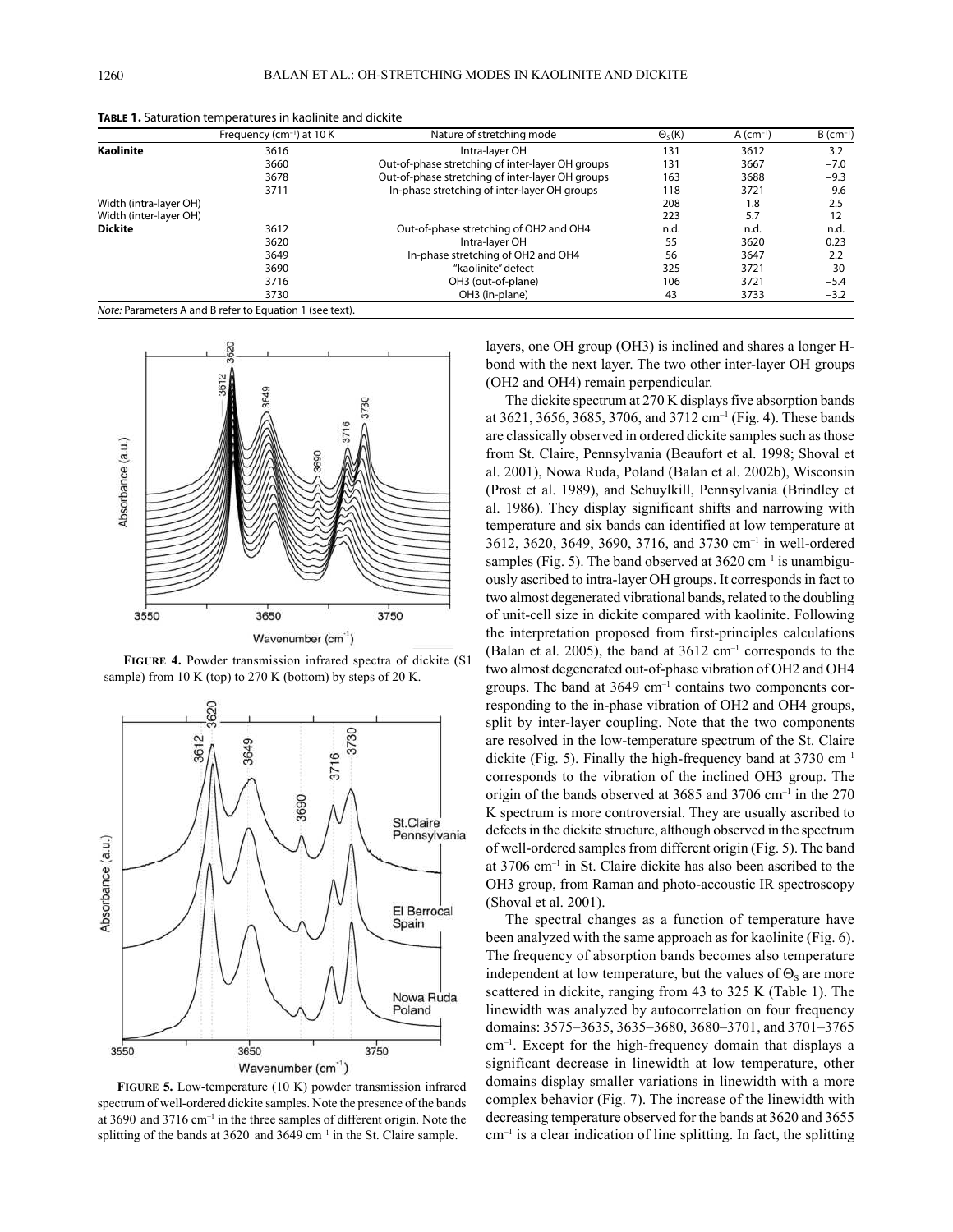





**FiGurE 6.** Temperature dependence of the frequency of the major OH-stretching bands of dickite.

# **DiScuSSion**

# **Nature of OH-stretching modes in kaolinite**

Four OH-stretching bands are observed in the kaolinite spectrum, corresponding to the vibrations of four non-equivalent OH groups in the unit cell. The intra-layer OH group leads to the narrow band observed at 3620 cm–1. In contrast, the assignment of the inter-layer OH bands has been more controversial. Some authors proposed an assignment of the three bands in terms of the independent vibration of the three inter-layer OH groups (e.g., Tosoni et al. 2006; Ugliengo et al. 2009), whereas other assignments were based on vibrational modes involving the coupled motion of the inter-layer OH groups (e.g., Farmer 1964, 1974; Balan et al. 2001).

Considering the similar bond length and orientation of inter-layer OH groups in kaolinite (Bish 1993), the one-to-one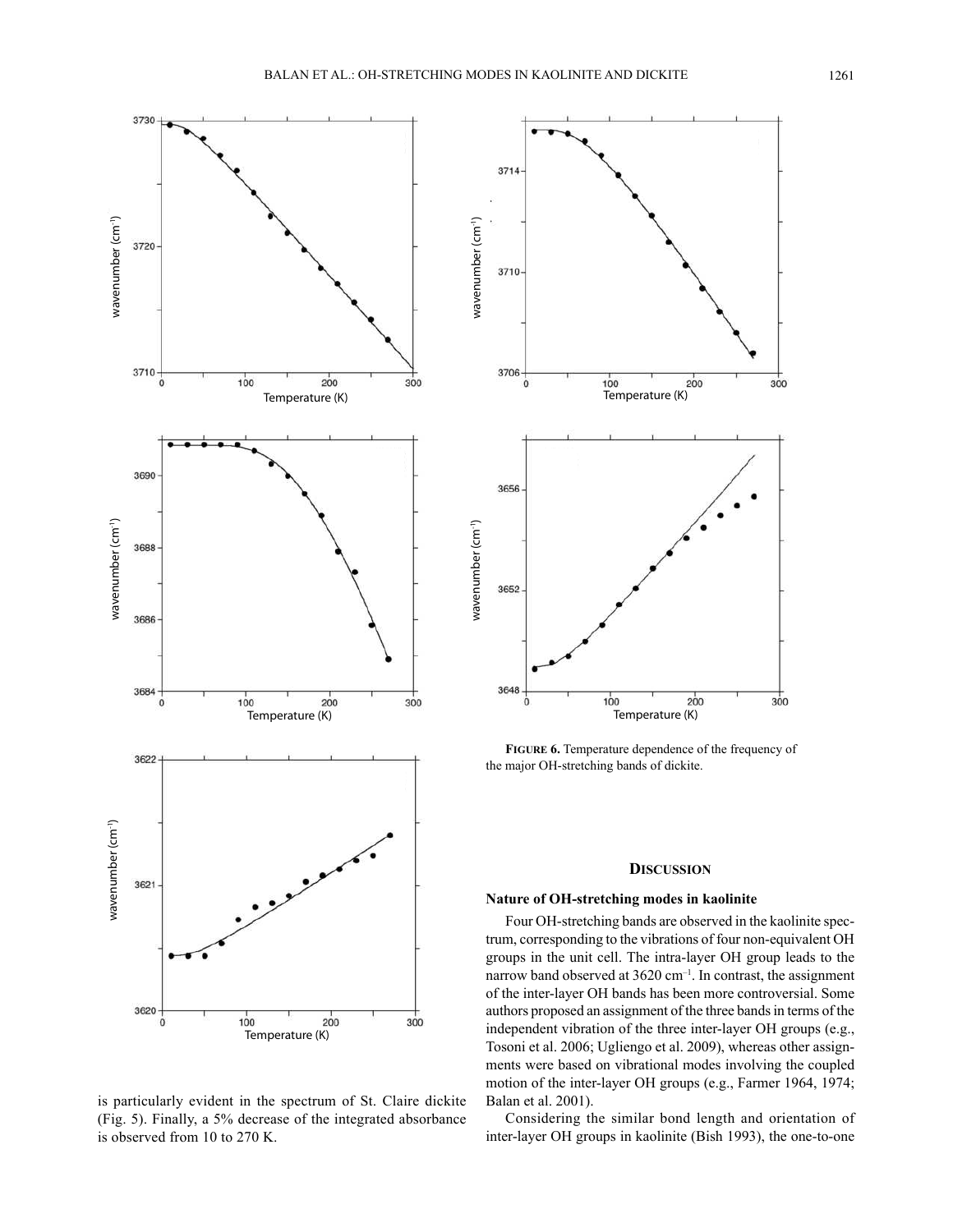



**FiGurE 7.** Temperature dependence of the linewidth of OH-stretching bands in dickite: (**a**) OH3 bands (3716–3730 cm–1 at 10 K), (**b**) defect band (3690 cm–1 at 10 K), (**c**) (OH2; OH4) band (3649 cm–1 at 10 K), (**d**) band at 3612–3620 cm–1. (**e**) Relative variation of the integrated absorbance of OH-stretching bands with temperature.

assignment implies that the three absorption bands correspond to three vibrational-modes with similar oscillator strengths (or effective charges) and polarization properties. As discussed by Farmer (1974), this is not consistent with the dichroic character experimentally observed on oriented preparations or single crystals of kaolinite (Farmer 1974; Johnston et al. 1990). A fit of the kaolinite spectrum based on effective-medium theory (Yagil et al. 1995; Salje and Bismayer 1997; Zhang and Salje 2001) can be used to gain independent information on the mode-oscillator strength related to these bands. In the present case, the anisotropy of the dielectric tensor of kaolinite is neglected and the total absorbance computed by considering the complex dielectric tensor of a composite medium made of spherical kaolinite particles inserted in a KBr matrix. In that case, the depolarization factors are 1/3 and the absorbance of the effective medium is proportional to

$$
A(\omega) \propto \frac{\omega \operatorname{Im}[\varepsilon(\omega)]}{\left[2\varepsilon_{\text{KBr}} + \operatorname{Re}[\varepsilon(\omega)]\right]^2 + \left[\operatorname{Im}[\varepsilon(\omega)]\right]^2}
$$
(3)

where  $\epsilon_{KBr}$  is the dielectric constant of the matrix ( $\epsilon_{KBr}$  = 2.25) and  $\varepsilon(\omega)$  the dielectric function of the pure material. For kaolinite, this function is defined by: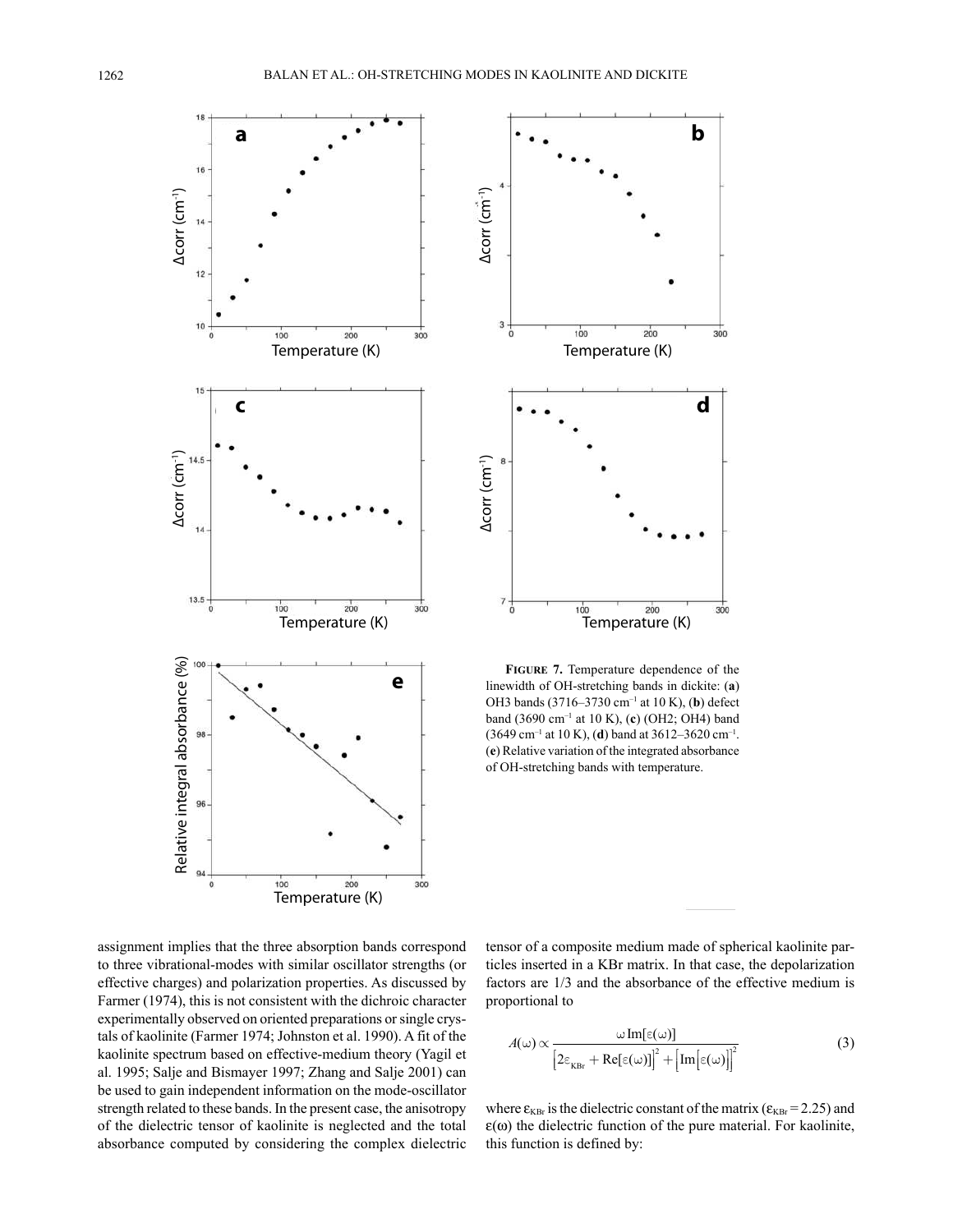BALAN ET AL.: OH-STRETCHING MODES IN KAOLINITE AND DICKITE 1263

$$
\epsilon(\omega) = \epsilon(\infty) + \sum_{j=1}^{4} \frac{A_j^2}{(\omega_j^2 - \omega^2 - i\omega\gamma_j)}
$$
(4)

where  $\varepsilon(\infty)$  is the electronic contribution to the dielectric function, taken equal to  $\varepsilon(\infty) = 2.5$  (Balan et al. 2001). The transverse optical mode frequencies  $\omega_i$ , the mode effective charges  $A_i$ , and the damping parameters  $\gamma_i$  are fitted parameters. The effective medium theory thus makes it possible to extract physically meaningful, vibrational-mode parameters from absorbance spectra recorded on composite samples. It does not involve any structural parameter nor require any assumption about the microscopic nature of the vibrational modes. Use of effective medium theory is better suited to fit the infrared spectra of mineral/KBr mixtures than simple decomposition procedures based on Gaussian or Lorentzian line shape, because it accounts for the line shifts and intensity changes related to electrostatic interactions within the absorbing sample.

Application of the effective medium model to kaolinite evidences that, beside a shift of absorption bands with respect to transverse optical mode frequencies (Table 2), energy can be transferred from one mode to the other through electrostatic coupling, leading to a relative increase of the intensity of the highfrequency band at the expense of the other bands (Fig. 8). Note that the neglect of the dielectric tensor anisotropy maximizes the energy transfer, which should be smaller in actual samples. However, even with such energy transfer, the observed intensities cannot be reproduced by using three similar mode effective charges for the inter-layer OH-stretching modes. Considering that the three inter-layer OH groups are structurally similar, the different effective charges of the inter-layer OH modes (Table 2) constitute further evidence that these modes do not involve the vibration of independent OH groups. Although weak, the coupling between inter-layer OH groups cannot be neglected in the interpretation of spectroscopic observations, confirming the attribution proposed from experimental observations (Farmer 1964, 1974) and first-principles modeling (Balan et al. 2001, 2005).

## **Nature of OH-stretching modes in dickite**

Coupled motion of OH groups explains the variations observed between the kaolinite and dickite spectrum. The observation of the band at 3612 cm<sup>-1</sup> confirms the interpretation based on a previous first-principles modeling (Balan et al. 2005). Indeed, it was predicted that the dickite spectrum contains a low-frequency band related to out-of-phase coupling of OH2 and OH4. This band is very weak and hard to observe at room temperature because of the strong overlap with the intra-layer

**Table 2.** Results of the effective medium modeling of kaolinite infrared spectrum

| 270 K                            |                                       |                                  |                                  | 10K                                   |                                  |  |
|----------------------------------|---------------------------------------|----------------------------------|----------------------------------|---------------------------------------|----------------------------------|--|
| Transverse<br>frequency $(cm-1)$ | Effective charge<br>(arbitrary units) | Damping<br>parameter $(cm^{-1})$ | Transverse<br>frequency $(cm-1)$ | Effective charge<br>(arbitrary units) | Damping<br>parameter $(cm^{-1})$ |  |
| 3614.1                           | 580                                   | 5.5                              | 3611.0                           | 550                                   | 4.5                              |  |
| 3647.5                           | 550                                   | 20.0                             | 3654.5                           | 530                                   | 17.0                             |  |
| 3667.0                           | 310                                   | 12.5                             | 3675.0                           | 360                                   | 9.0                              |  |
| 3686.5                           | 630                                   | 24.0                             | 3700.0                           | 660                                   | 22.0                             |  |



**FiGurE 8.** Fit (continuous line) of the powder transmission infrared spectra of kaolinite (points) using effective medium theory (see text) at 270 K (**left**) and 10 K (**right**). The dotted lines correspond to the effective absorption of isolated oscillators. Note the energy transfer between the bands due to the macroscopic electrostatic coupling between the modes (the spectrum differs from the sum of isolated oscillator absorptions).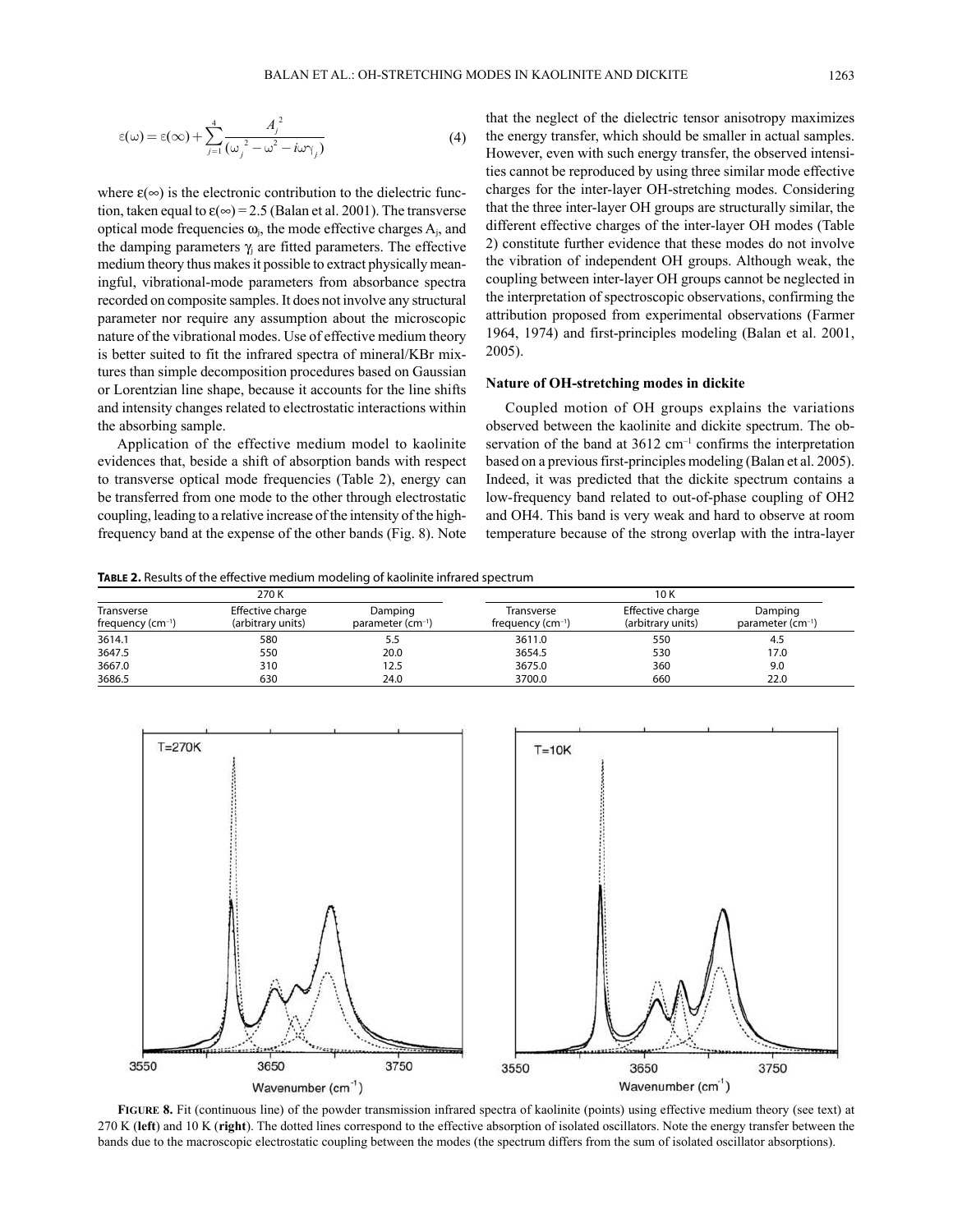OH absorption band. A splitting of the high-frequency OH band was also predicted by first-principles calculations, due to the doubling of dickite unit cell (Balan et al. 2005). The significant intensity of the band observed at  $3716 \text{ cm}^{-1}$  in the 10 K spectrum of well-ordered dickite samples thus suggests that the two bands at 3716 and 3730 cm–1 in fact correspond to the two modes predicted for the OH3 group. The occurrence of two OH3 bands in the dickite spectrum is consistent with the small but significant shift of the high-frequency band observed in the Raman spectra recorded with the a(c'c') $\overline{a}$  and c'(bb) $\overline{c}$ ' geometrical configurations on the St. Claire dickite (Johnston et al. 1998; Shoval et al. 2001). From these single-crystal Raman observations, the band at  $3730 \text{ cm}^{-1}$  is in-plane polarized, whereas that at  $3716$  $cm<sup>-1</sup>$  display a perpendicular polarization. Therefore, we suggest that the intensity of the band at  $3716 \text{ cm}^{-1}$  was reduced in the low-temperature spectra recorded by Bish and Johnston (1993) because of orientation effects related to the sample preparation by sedimentation.

In contrast, the band observed at  $3690 \text{ cm}^{-1}$  in the low-temperature spectra of well-ordered samples of dickite cannot be understood within the same framework. The two OH3 modes, the split mode corresponding to the broad band at 3649 cm<sup>-1</sup> and the almost degenerated modes leading to bands at 3612 and 3620 cm–1 correspond in total to the eight vibrational modes expected from the dickite crystal structure. In fact, the frequency of the band at 3690 cm<sup>-1</sup> (3685 cm<sup>-1</sup> at 270 K) matches that of the transverse frequency of the in-phase motion of the three inter-layer OH groups in kaolinite. Therefore, this band is likely related to "kaolinite-like" stacking defects in dickite. In that case, the corresponding intra-layer OH vibration almost coincides with that of dickite, whereas the two out-of-phase vibrations of inter-layer OH group are not observed because of their significantly lower intensity. The occurrence of "kaolinite-like" stacking defects in well-ordered dickite samples is consistent with the HRTEM observations of Kogure and Inoue (2005). Comparatively, the occurrence of "dickite-like" stacking defects is commonly observed in well-ordered kaolinite samples (e.g., Johnston et al. 2008).

# **Phonon coupling and quantum saturation effects in kaolinite group minerals**

The successful fit of experimental spectra using a simple model based on effective medium theory indicates that OHstretching modes behave approximately as independent Einstein oscillators. Direct coupling of phonons is indeed known to lead to asymmetric line shapes, usually referred to as Breit-Wigner or Fano line shape (Scott 1974). In the present case, such coupling mechanism is not required to reproduce the weak asymmetry observed on the intra-layer OH band at 270 K. Note that the difference between the fit and the experimental curve at  $\sim$ 3640  $cm^{-1}$  in the low-temperature spectrum (Fig. 8) is in fact related to the occurrence of a minor proportion of "dickite-like" defects in the GB1 kaolinite sample.

The treatment of OH-stretching modes as Einstein oscillators is consistent with the fact that weakly dispersive hard modes at high frequency display very short correlation lengths (Salje 1992). The anharmonic damping of otherwise harmonic oscillators leads to the frequency shift and line broadening observed with increasing temperature. Both effects can be described by introducing a complex damping constant  $\alpha$  in equation describing a damped harmonic oscillator driven by an oscillating electric field of pulsation ω:

$$
\mathbf{m}\ddot{X} + \alpha \dot{X} + kX = Z^* E_0 \exp(i\omega t) \tag{5}
$$

where  $\alpha/m = \Gamma + i\Delta$  and *m*, k, and Z<sup>\*</sup> are effective mass, force constant, and charge, respectively.

The real parameters  $\Delta$  and  $\Gamma$  thus account for the shift in absorption band position and change in linewidth observed as a function of temperature, respectively. Both Γ and ∆ are proportional to the density of final states into which the harmonic phonon is decaying. Thus, they depend on temperature and follow the Bose-Einstein occupation  $n_i$  of the phonon states produced in the decay (Scott 1974):

$$
n_i = \frac{1}{\exp(\hbar\omega_i/kT) - 1} \tag{6}
$$

where  $\omega_i$  is the phonon frequency and k the Boltzmann constant. This dependence leads to the quantum saturation behavior observed at low temperature, which is conveniently fitted using Equation 1. The values of  $\Theta_s$  can be compared to the Einstein temperature  $\Theta_{\rm E}$  at T<sub>s</sub> =  $\Theta_{\rm S}/2$ , obtained by fitting the calorimetric data of Robie and Hemingway (1991) (Fig. 9). The Einstein temperature reflects the characteristic frequency of optical phonons contributing to the crystal thermal properties at a given temperature. It can be observed that  $\Theta_s$  ranges from  $\Theta_{\rm E}/2$  to  $\Theta_{\rm E}/4$ (Fig. 9). The low  $\Theta_s$  values observed for the OH-stretching modes in kaolinite group minerals thus indicate that the OH vibrations probe the average thermal bath of the crystal, without coupling to a specific decay channel (Salje et al. 1991b).

Leading terms in the frequency shifts are related to the third and fourth derivatives of the total energy with respect to atomic displacements and to the thermal expansion of the lattice, described by the mode Gruneisen parameter (e.g., Lazzeri et al. 2003). The differential shift of the bands related to the intra- and inter-layer OH groups (B parameter, Table 1) is likely related to different H-bond geometry (e.g., Libowitzky 1999; Winkler et al. 2008a). The weakening of intra-layer OH-stretching vibration with decreasing temperature and structure contraction indicates some H-bonding. In comparison, the strengthening of inter-layer OH vibrations suggests almost no H-bonding. Noteworthy, OH-stretching frequencies above 3650 cm–1 weakly depend on "H-bond" lengths (Libowitzky 1999) and likely involve other parameters, such as electrostatic interactions between OH groups and the surrounding crystal structure (e.g., Mitev et al. 2009). Together with the coupled motion of OH groups, this casts some doubts on the straightforward use of the OH…O distance in the assignment of the OH-stretching bands in kaolinite-group minerals (Johnston et al. 2008). The anisotropic thermal expansion of kaolinite (Bish 1993) also explains the larger frequency shift observed for inter-layer OH bands compared with the intra-layer OH band. In dickite, the inter-layer OH2 and OH4 groups appear as more strongly H-bonded than the OH3 group, which is consistent with the H-bond lengths inferred from low-temperature structure refinement (Bish and Johnston 1993).

The absorption profile of high-frequency vibrational modes is usually the convolution of an intrinsic line profile, depending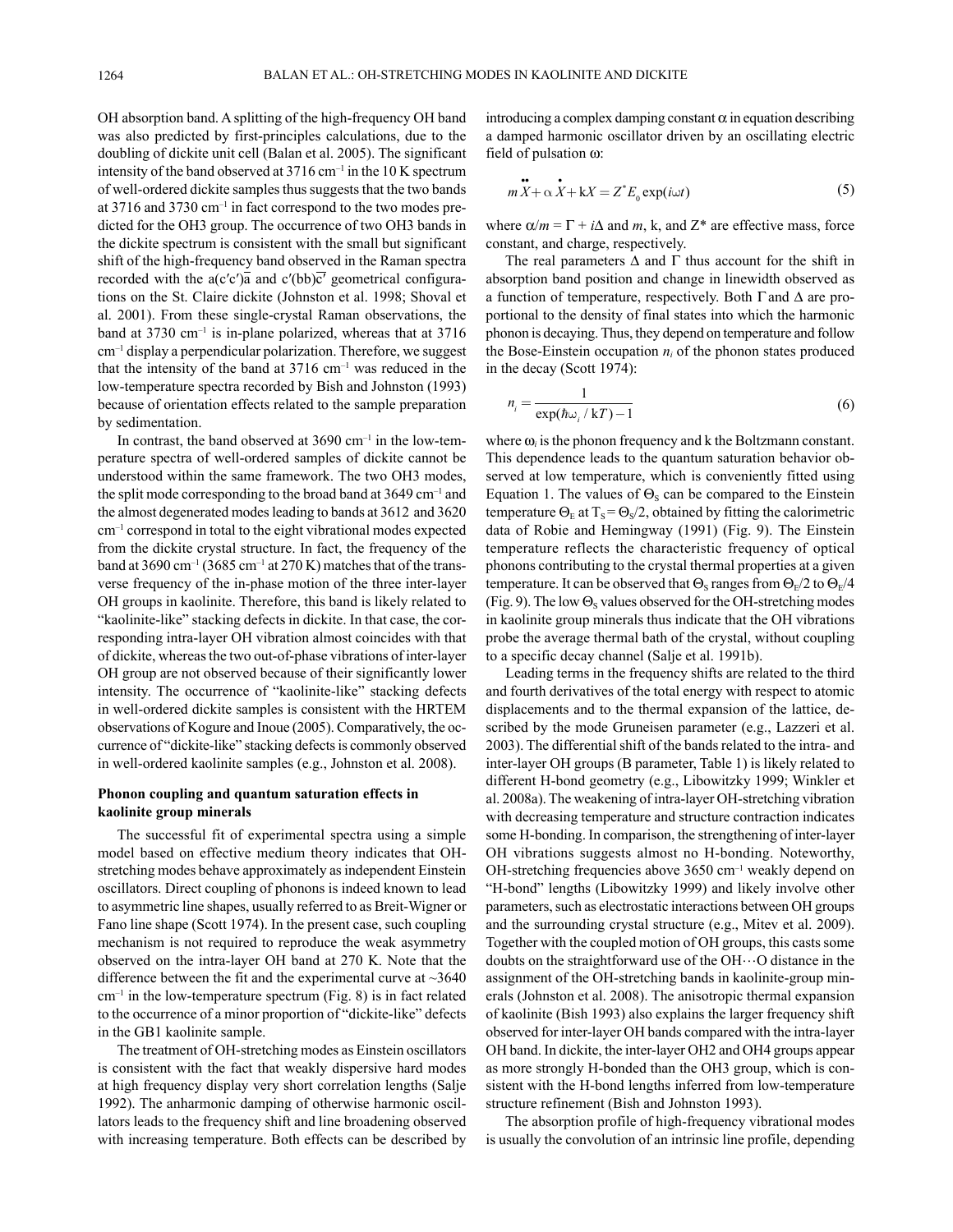

**FiGurE 9.** (**left**) Einstein temperature of kaolinite from calorimetric data of Robie and Hemingway (1991). The Einstein temperature is obtained by fitting the experimental data at a given temperature using an Einstein function. (**right**) Einstein temperature at Θ<sub>S</sub>/2 as a function of Θ<sub>S</sub>.

on the real part of the damping coefficient  $\Gamma$ , with a distribution function of phonon frequencies related to the system heterogeneity. The damping term is related to the decay of the phonon into two phonons of lower energy and only involves the third derivative of the total energy with respect to atomic displacements (e.g., Menéndez and Cardona 1984). Accordingly, the linear extrapolation to low temperature of the linewidth, i.e., the neglect of quantum saturation, should intercept the origin at 0 K (provided that the instrumental linewidth is much smaller than any of the phonon linewidths). The significant departure observed for OH-stretching modes in kaolinite thus indicates that their linewidth is in fact dominated by inhomogeneous broadening, either from defects or from distribution of the depolarization factors in the composite sample. Note that the increased value of  $\Theta_s$  for the linewidth can be understood in the quasi-harmonic approximation to stem from the same heat bath as the temperature evolution of the mode frequencies.

Interestingly, the absorption line related to kaolinite-like stacking defects in ordered dickite displays a higher saturation temperature. This distinct behavior can be ascribed to the planar nature of the defect, restricting the dispersion of vibrational frequencies in two dimensions. This defect also corresponds to a narrow band at low temperature, which can be explained by the fact that isolated defects are less affected by depolarization effects and absorb light at frequencies close to the transverse optical frequency. This is a way to distinguish kaolinite-like stacking defects in dickite from an admixture of well-ordered kaolinite and well-ordered dickite.

To conclude, the temperature dependence and effective medium fit of the kaolinite spectrum does not reveal any strong anharmonicity in the OH-stretching modes. Anharmonic effects seem therefore to be mostly related to a rigid shift of the bands, whose magnitude is dominated by the effect of the small H mass. The quasi-harmonic behavior of OH-stretching modes explains the successful harmonic modeling of vibrational properties of hydrous minerals using density functional perturbation theory (e.g., Balan et al. 2001; Winkler et al. 2008b).

#### **acknowlEDGmEntS**

We thank Thierry Allard (IMPMC) for the S1 dickite sample and Leszek Stoch (University of Mining and Metallurgy, Krakow, Poland), who kindly provided the Nowa Ruda dickite sample. We gratefully acknowledge the technical support of F. Gélébart and M. Morand. We thank Cliff Johnston and Sabine Petit for their detailed review comments. This work has been supported by the French ANR (projet blanc 2005 "SPIRSE"). This is IPGP contribution no. 2600.

#### **rEFErEncES citED**

- Allard, T., Ildefonse, Ph., Perez del Villar, L., Sorieul, S., Pelayo, M., Boizot, B., Balan, E., and Calas, G. (2003) Radiation-induced defects in dickites from the El Berrocal granitic system (Spain): Relation with past occurrence of natural radioelements. European Journal of Mineralogy, 15, 629–640.
- Balan, E., Allard, T., Boizot, B., Morin, G., and Muller, J.-P. (2000) Quantitative measurement of paramagnetic Fe<sup>3+</sup> in kaolinite. Clays and Clay Minerals, 48, 439–445.
- Balan, E., Saitta, A.M., Mauri, F., and Calas, G. (2001) First-principles modeling of the infrared spectrum of kaolinite. American Mineralogist, 86, 1321–1330.
- Balan, E., Saitta, A.M., Mauri, F., Lemaire, C., and Guyot, F. (2002a) First-principles calculation of the infrared spectrum of lizardite. American Mineralogist, 87, 1286–1290.
- Balan, E., Allard, T., Morin, G., and Calas, G. (2002b) Incorporation of  $Cr<sup>3+</sup>$  in dickite: A spectroscopic study. Physics and Chemistry of Minerals, 4, 273–279.
- Balan, E., Lazzeri, M., Saitta, A.M., Allard, T., Fuchs, Y., and Mauri, F. (2005) First-principles study of OH-stretching modes in kaolinite, dickite and nacrite. American Mineralogist, 90, 50–60.
- Balan, E., Lazzeri, M., Morin, G., and Mauri, F. (2006) First-principles study of the OH stretching modes of gibbsite. American Mineralogist, 91, 115–119.
- Balan, E., Fritsch, E., Allard, T., and Calas, G. (2007a) Inheritance vs. neoformation of kaolinite during lateritic soil formation: A case study in the middle Amazon basin. Clays and Clay Minerals, 55, 253–259.
- Balan, E., Lazzeri, M., Delattre, S., Meheut, M., Refson, K., and Winkler, B. (2007b) Anharmonicity of inner-OH stretching modes in hydrous phyllosilicates: Assessment from first-principles frozen-phonon calculations. Physics and Chemistry of Minerals, 34, 621–625.
- Beaufort, D., Cassagnabère, A., Petit, S., Lanson, B., Berger, G., Lacharpagne, J.C., and Johansen, H. (1998) Kaolinite-to-dickite reaction in sandstone reservoirs. Clay Minerals, 33, 297–316.
- Berglund, B., Lindgren, J., and Tegenfeldt, J. (1978) O-H and O-D stretching vibrations in isotopically dilute HDO molecules in some solid hydrates. Journal of Molecular Structure, 43, 169–177.
- Bish, D.L. (1993) Rietveld refinement of the kaolinite structure at 1.5 K. Clays and Clay Minerals, 41, 738–744.
- Bish, D.L. and Johnston, C.T. (1993) Rietveld refinement and Fourier-transform infrared spectroscopy study of the dickite structure at low temperature. Clays and Clay Minerals, 41, 297–304.
- Brindley, G.W., Kao, C.-C., Harrison, J.L., Lipsicas, M., and Raythatha, R. (1986) Relation between structural disorder and other characteristics of kaolinites and dickites. Clays and Clay Minerals, 34, 239–249.